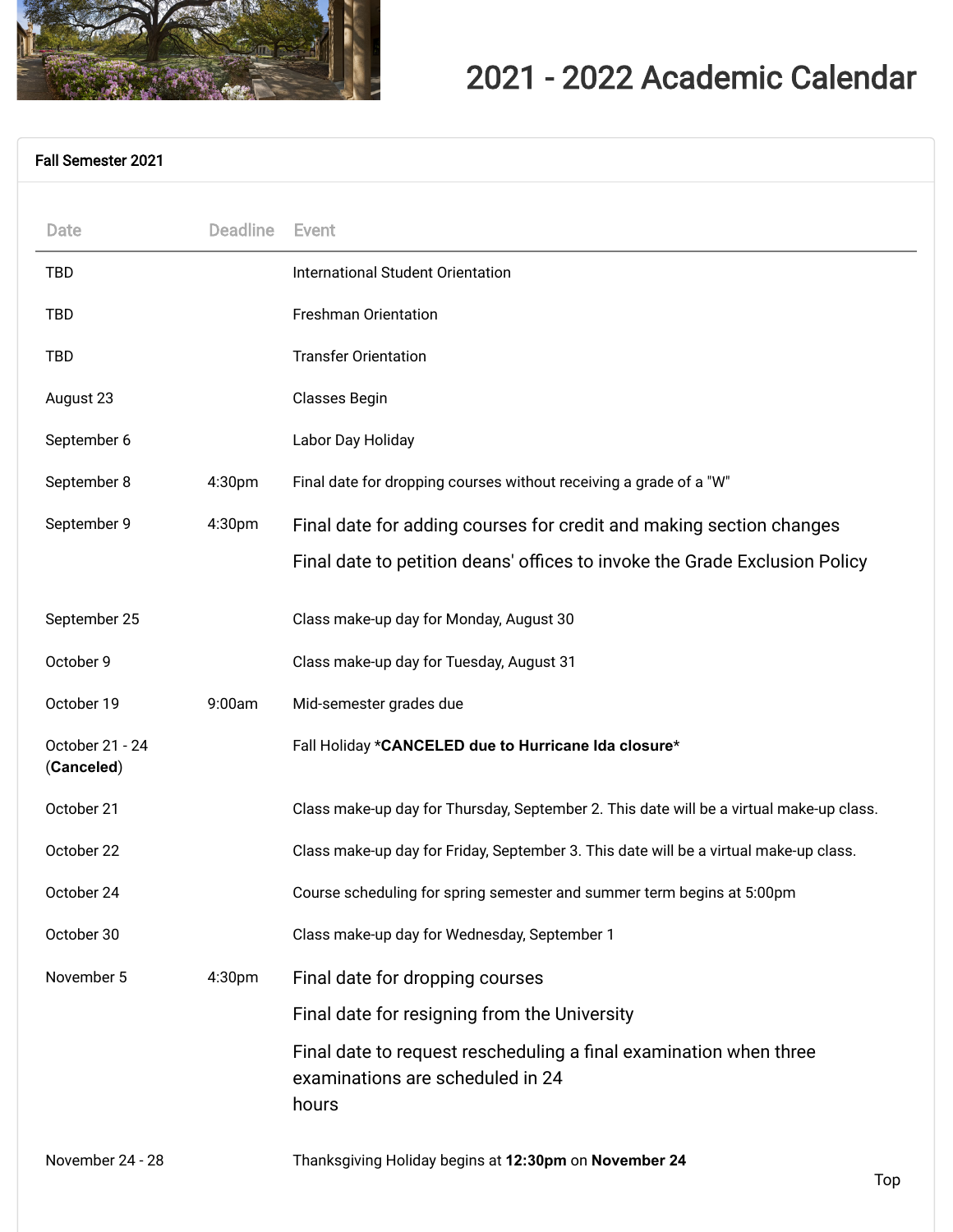| Date                      | <b>Deadline</b> | Event                                                                                                                                                                                                                                                      |
|---------------------------|-----------------|------------------------------------------------------------------------------------------------------------------------------------------------------------------------------------------------------------------------------------------------------------|
| December 1 - 5            |                 | Concentrated Study Period begins- no meetings, social activities, athletic events, or other<br>extracurricular activities requiring student participation will be scheduled; no major<br>examinations<br>will be given in academic courses other than labs |
| December 4                |                 | Last Day of Classes                                                                                                                                                                                                                                        |
| December 6 - 11           |                 | <b>Final Examinations</b>                                                                                                                                                                                                                                  |
| December 14               | 9:00am          | Final grades due (degree candidate)                                                                                                                                                                                                                        |
| December 15               | 9:00am          | Final grades due (non-degree candidate)                                                                                                                                                                                                                    |
| December 17               |                 | <b>Commencement Day</b>                                                                                                                                                                                                                                    |
|                           |                 | 42 MWF Classes; 28 TTh Classes                                                                                                                                                                                                                             |
|                           |                 |                                                                                                                                                                                                                                                            |
| <b>Wintersession 2021</b> |                 |                                                                                                                                                                                                                                                            |
| Date                      | <b>Deadline</b> | Event                                                                                                                                                                                                                                                      |

December 16 4:30pm Final date for dropping courses without receiving a grade of a "W"

December 17 4:30pm Final date for adding courses for credit and making section changes

Final date for resigning from the University

Final date to petition deans' offices to invoke the Grade Exclusion Policy

<span id="page-1-0"></span>December 16 Classes Begin

December 23 - January 3 Winter Holiday

January 8 **Last Day of Classes** 

January 10 **Final Examinations** 

<span id="page-1-1"></span>January 11 9:00am Final grades due

January 5 4:30pm Final date for dropping courses

11 Classes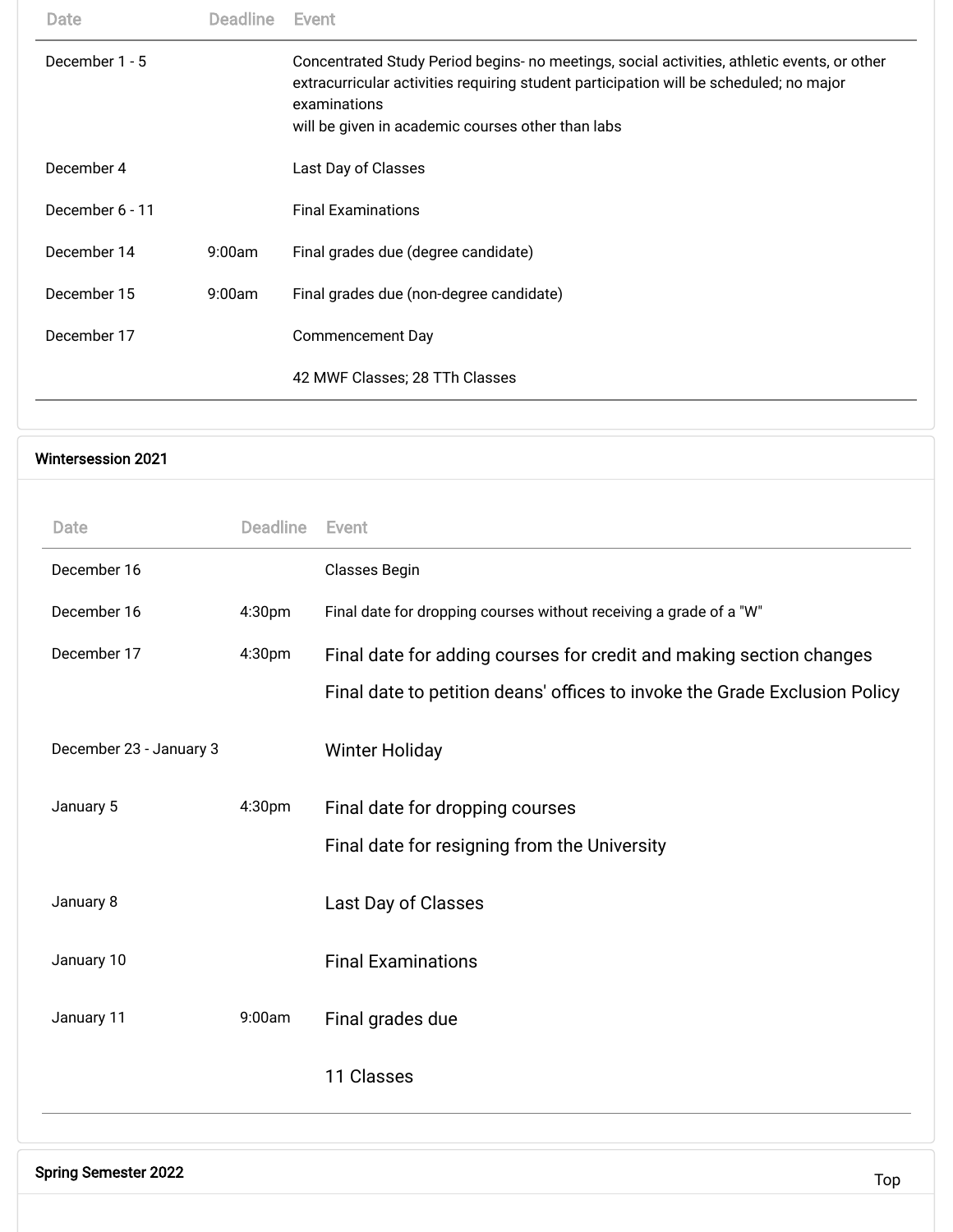| <b>Date</b>              | <b>Deadline</b> | <b>Event</b>                                                                                                                                                                                                                                               |
|--------------------------|-----------------|------------------------------------------------------------------------------------------------------------------------------------------------------------------------------------------------------------------------------------------------------------|
| January 12               |                 | International Student Orientation                                                                                                                                                                                                                          |
| <b>TBD</b>               |                 | <b>Freshman Orientation</b>                                                                                                                                                                                                                                |
| <b>TBD</b>               |                 | <b>Transfer Orientation</b>                                                                                                                                                                                                                                |
| January 17               |                 | Martin Luther King Day Holiday                                                                                                                                                                                                                             |
| January 18               |                 | <b>Classes Begin</b>                                                                                                                                                                                                                                       |
| January 26               | 4:30pm          | Final date for dropping courses without receiving a grade of a "W"                                                                                                                                                                                         |
| January 27               | 4:30pm          | Final date for adding courses for credit and making section changes                                                                                                                                                                                        |
|                          |                 | Final date to petition deans' offices to invoke the Grade Exclusion Policy                                                                                                                                                                                 |
| February 28 -<br>March 2 |                 | Mardi Gras Holiday. Classes resume at 12:30pm on March 2                                                                                                                                                                                                   |
| March 11                 | 9:00am          | Mid-semester grades due                                                                                                                                                                                                                                    |
| March 14 - 18            |                 | <b>Spring Break</b>                                                                                                                                                                                                                                        |
| March 27                 |                 | Course scheduling for fall semester and wintersession begins at 5:00pm                                                                                                                                                                                     |
| April 14                 | 4:30pm          | Final date for dropping courses                                                                                                                                                                                                                            |
|                          |                 | Final date for resigning from the University                                                                                                                                                                                                               |
|                          |                 | Final date to request rescheduling a final examination when three examinations<br>are scheduled in 24<br>hours                                                                                                                                             |
| April 15                 |                 | Good Friday Holiday                                                                                                                                                                                                                                        |
| May 4 - 8                |                 | Concentrated Study Period begins- no meetings, social activities, athletic events, or other<br>extracurricular activities requiring student participation will be scheduled; no major<br>examinations<br>will be given in academic courses other than labs |
| May 7                    |                 | Last Day of Classes                                                                                                                                                                                                                                        |
| May 9 - 14               |                 | <b>Final Examinations</b>                                                                                                                                                                                                                                  |
| May 17                   | 9:00am          | Final grades due (degree candidate)                                                                                                                                                                                                                        |
| May 18                   | 9:00am          | Final grades due (non-degree candidate)                                                                                                                                                                                                                    |
| May 20 - 21              |                 | Commencement will be held over a two-day period                                                                                                                                                                                                            |
|                          |                 | 42 MWF Classes; 29 TTh Classes                                                                                                                                                                                                                             |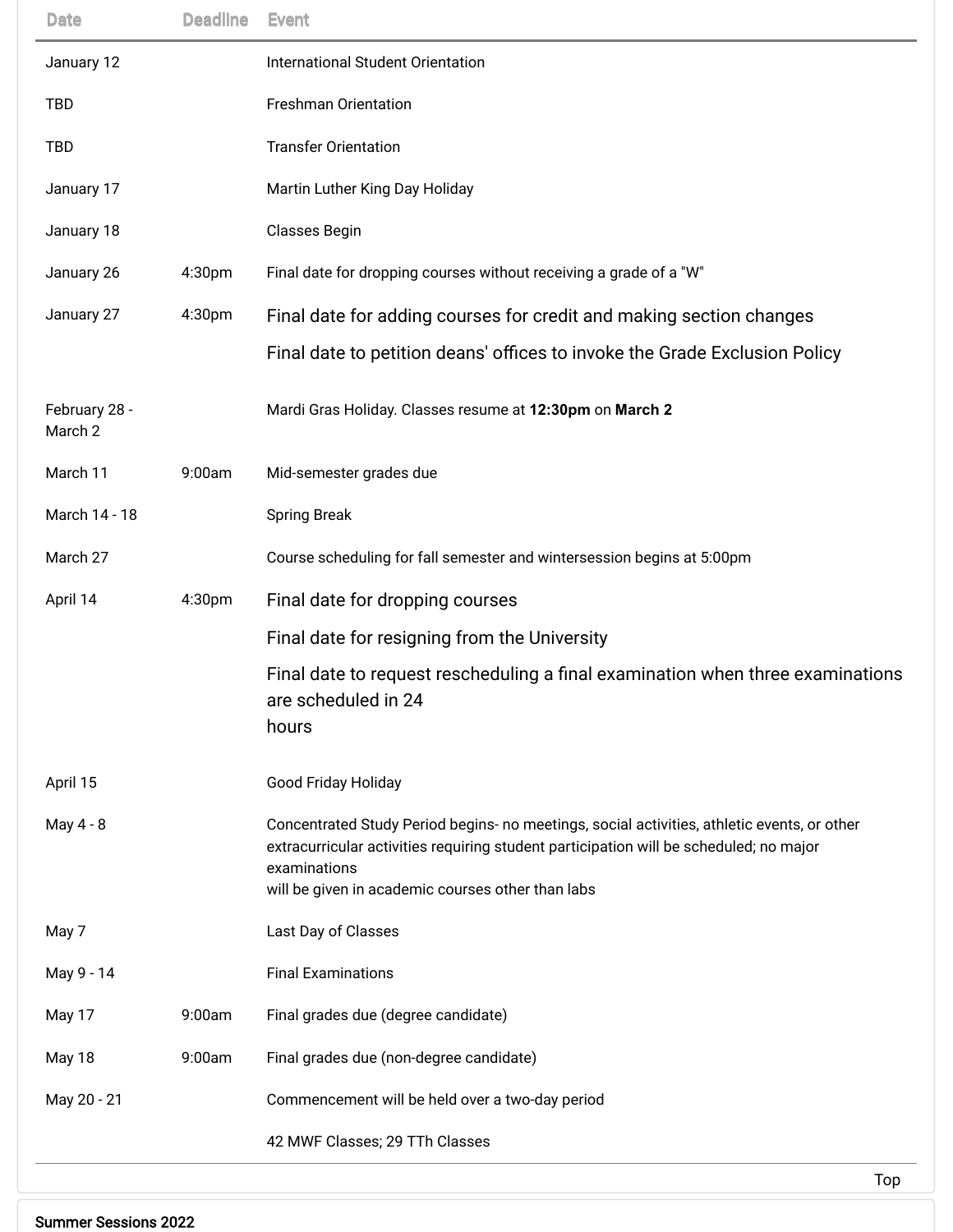## First Summer (Session B)

<span id="page-3-0"></span>

| Date          | <b>Deadline</b> | Event                                                                      |
|---------------|-----------------|----------------------------------------------------------------------------|
| <b>May 23</b> |                 | Classes Begin                                                              |
| <b>May 25</b> | 4:30pm          | Final date for dropping courses without receiving a grade of a "W"         |
| May 27        | 4:30pm          | Final date for adding courses for credit and making section changes        |
|               |                 | Final date to petition deans' offices to invoke the Grade Exclusion Policy |
| June 8        | 9:00am          | Mid-semester grades due                                                    |
| June 14       | 4:30pm          | Final date for dropping courses                                            |
|               |                 | Final date for resigning from the University                               |
| June 20       |                 | Juneteenth - No classes held                                               |
| June 25 & 27  |                 | Final classes and final examinations held                                  |
| June 28       | 9:00am          | Final grades due                                                           |
| August 12     |                 | <b>Commencement Day</b>                                                    |
|               |                 | 25 Classes                                                                 |

## Second Summer (Session C)

| July 5<br>Classes Begin<br>Final date for dropping courses without receiving a grade of a "W"<br>July 7<br>4:30 <sub>pm</sub><br>July 8<br>4:30 <sub>pm</sub><br>Final date for adding courses for credit and making section changes<br>Final date to petition deans' offices to invoke the Grade Exclusion Policy |
|--------------------------------------------------------------------------------------------------------------------------------------------------------------------------------------------------------------------------------------------------------------------------------------------------------------------|
|                                                                                                                                                                                                                                                                                                                    |
|                                                                                                                                                                                                                                                                                                                    |
|                                                                                                                                                                                                                                                                                                                    |
|                                                                                                                                                                                                                                                                                                                    |
| July 21<br>9:00am<br>Mid-semester grades due                                                                                                                                                                                                                                                                       |
| July 27<br>4:30 <sub>pm</sub><br>Final date for dropping courses                                                                                                                                                                                                                                                   |
| Final date for resigning from the University                                                                                                                                                                                                                                                                       |
| Top<br>Final classes and final examinations held<br>August 6 & 8                                                                                                                                                                                                                                                   |